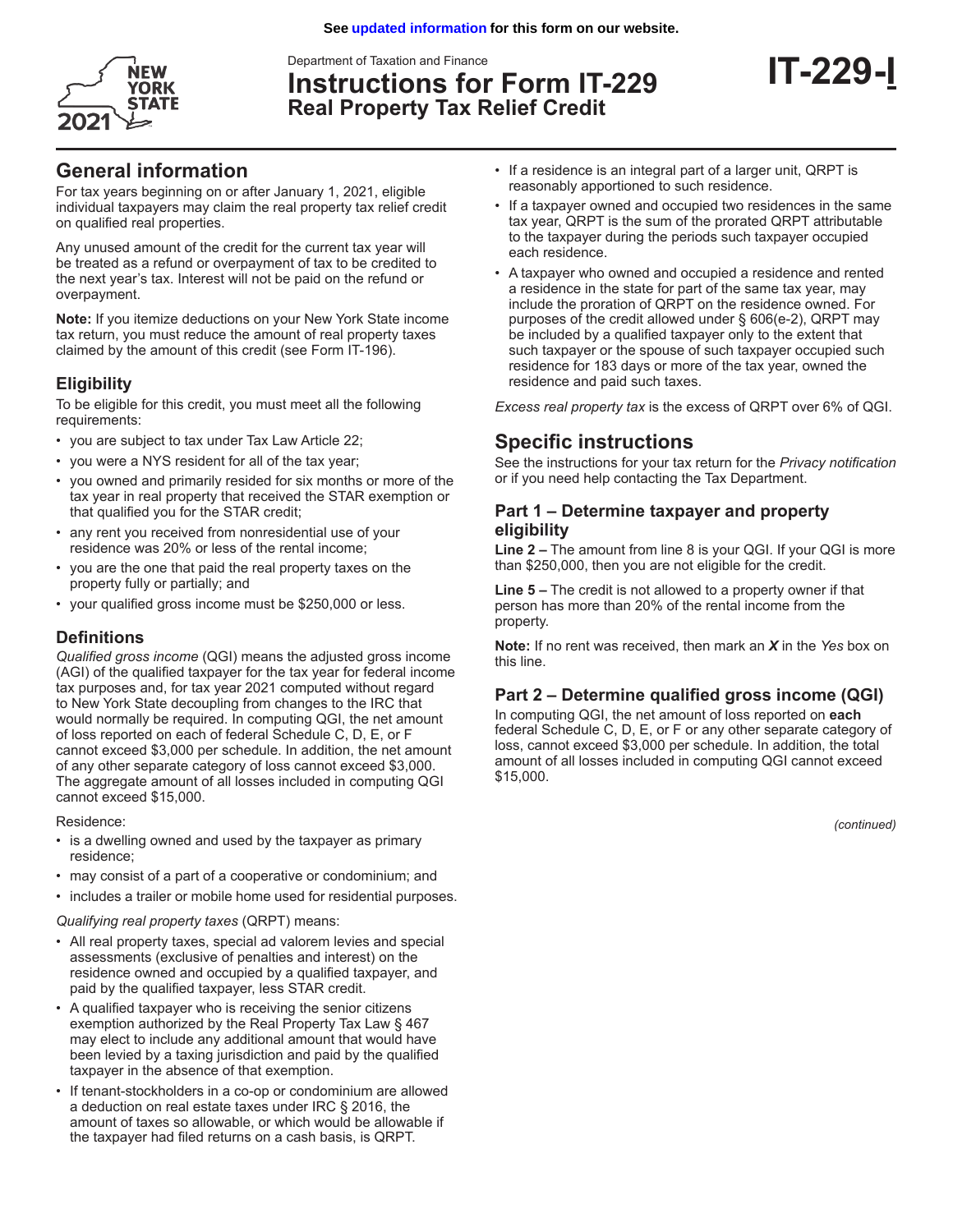#### **Page 2** of 3 **IT-229-I** (2021)

#### **Part 2, Line 7 Worksheet**

**Column A –** Enter all losses reported on **each** federal schedule filed as a positive amount. Enter *0* if the amount reported is a gain for any schedule. If you have more than three schedules for each category, use an additional worksheet following a similar format. Add the amounts in each category and enter the total on lines 1, 2, 3, 4, and 5.

**Column B –** Enter the amount from column A; however, if the total amount in column A, lines 1, 2, 3, 4, or 5 is \$3,000 or more, enter *3000*. **Note:** The total of all losses allowed cannot exceed \$15,000.

### **Part 2, Line 7 Worksheet**

|     | <b>Federal schedules</b>                          | A<br>Amount of losses reported<br>on federal schedules | в<br>Amount of losses allowed<br>per category<br>(enter amount from column A,<br>if over 3,000, enter 3000) | C<br><b>Excess losses</b><br>(subtract column B from column A) |
|-----|---------------------------------------------------|--------------------------------------------------------|-------------------------------------------------------------------------------------------------------------|----------------------------------------------------------------|
|     | <b>Schedule C</b>                                 |                                                        |                                                                                                             |                                                                |
|     | 1a Amount of loss reported on the 1 <sup>st</sup> |                                                        |                                                                                                             |                                                                |
|     |                                                   |                                                        |                                                                                                             |                                                                |
|     | 1b Amount of loss reported on the 2 <sup>nd</sup> |                                                        |                                                                                                             |                                                                |
|     |                                                   |                                                        |                                                                                                             |                                                                |
|     | 1c Amount of loss reported on the 3rd             |                                                        |                                                                                                             |                                                                |
|     |                                                   |                                                        |                                                                                                             |                                                                |
|     | 1d Total losses reported on additional            |                                                        |                                                                                                             |                                                                |
|     |                                                   |                                                        |                                                                                                             |                                                                |
|     | 1 Total Schedule C losses (add lines 1a,          |                                                        |                                                                                                             |                                                                |
|     |                                                   |                                                        |                                                                                                             |                                                                |
|     | <b>Schedule D</b>                                 |                                                        |                                                                                                             |                                                                |
|     | 2 Total amount of loss reported on                |                                                        |                                                                                                             |                                                                |
|     |                                                   |                                                        |                                                                                                             |                                                                |
|     | <b>Schedule E</b>                                 |                                                        |                                                                                                             |                                                                |
|     | 3 Total amount of loss reported on                |                                                        |                                                                                                             |                                                                |
|     |                                                   |                                                        |                                                                                                             |                                                                |
|     | <b>Schedule F</b>                                 |                                                        |                                                                                                             |                                                                |
|     | 4a Amount of loss reported on the 1 <sup>st</sup> |                                                        |                                                                                                             |                                                                |
|     |                                                   |                                                        |                                                                                                             |                                                                |
|     | 4b Amount of loss reported on the 2 <sup>nd</sup> |                                                        |                                                                                                             |                                                                |
|     |                                                   |                                                        |                                                                                                             |                                                                |
|     | 4c Amount of loss reported on the 3rd             |                                                        |                                                                                                             |                                                                |
|     |                                                   |                                                        |                                                                                                             |                                                                |
|     | 4d Total losses reported on additional            |                                                        |                                                                                                             |                                                                |
|     |                                                   |                                                        |                                                                                                             |                                                                |
|     | 4 Total Schedule F losses (add lines 4a,          |                                                        |                                                                                                             |                                                                |
|     | <b>Other losses</b>                               |                                                        |                                                                                                             |                                                                |
|     | <b>5a</b> Amount of other loss included in        |                                                        |                                                                                                             |                                                                |
|     | federal adjusted gross income (FAGI)              |                                                        |                                                                                                             |                                                                |
|     |                                                   |                                                        |                                                                                                             |                                                                |
| 5b. | Amount of other loss included in FAGI             |                                                        |                                                                                                             |                                                                |
|     |                                                   |                                                        |                                                                                                             |                                                                |
| 5с  | Amount of other loss included in FAGI             |                                                        |                                                                                                             |                                                                |
|     | <b>5d</b> Total additional other losses included  |                                                        |                                                                                                             |                                                                |
|     |                                                   |                                                        |                                                                                                             |                                                                |
|     | 5 Total other losses included in FAGI             |                                                        |                                                                                                             |                                                                |
|     | (add lines 5a, 5b, 5c, and 5d)                    |                                                        |                                                                                                             |                                                                |
|     | Total                                             |                                                        |                                                                                                             |                                                                |
|     |                                                   |                                                        |                                                                                                             |                                                                |
|     |                                                   |                                                        |                                                                                                             |                                                                |